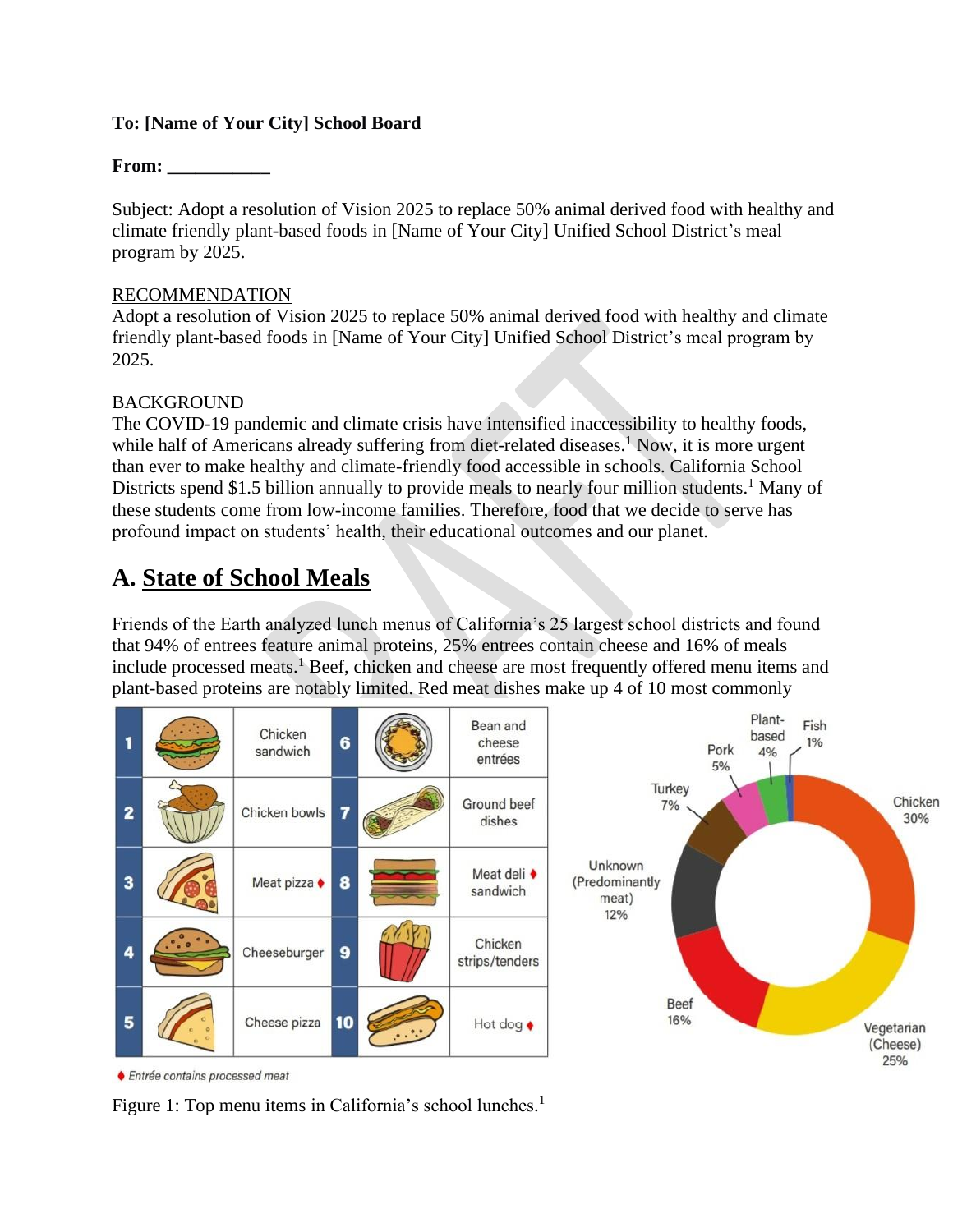offered entrees.<sup>1</sup> Moreover, three of most frequently offered menu items contain processed meats. These food items are rich in saturated fat, sodium and nitrite that are associated with increasing risk of several chronic diseases and recommended to reduce them in healthy dietary pattern by United States Department of Agriculture (USDA) Dietary Guidelines.

# **B. Healthy Students and Families**

# **1. Food and Health**

According to USDA Dietary Guideline, 41% of children and adolescents are either obese or overweight and the prevalence is higher among non-Hispanic Black and Hispanic families.<sup>3</sup> Youth with obesity are susceptible to high cholesterol, blood pressure and impaired glucose tolerance. These conditions significantly increase the risk of cardiovascular disease and type-2 diabetes as soon as the teenage years. Therefore, USDA Dietary Guideline recommends increasing consumption of vegetables and plant-based proteins for all children.<sup>3</sup>



Figure 2: A1-β Casein association with diabetes type-1 incidence among the children of age 0-14 years across 19 countries.<sup>11</sup>

Cardiovascular disease is the leading cause of the death in the U.S. The incidence of cardiovascular disease is strongly correlated with red meat consumption from high levels of saturated fats and the presence of Trimethylamine N-Oxide (TMSO).<sup>4</sup> Moreover, a recent study with 74,578 participants reported that pro-inflammatory foods like red and processed meats can increase the risk of cardiovascular disease by 38% compared to a diet rich in anti-inflammatory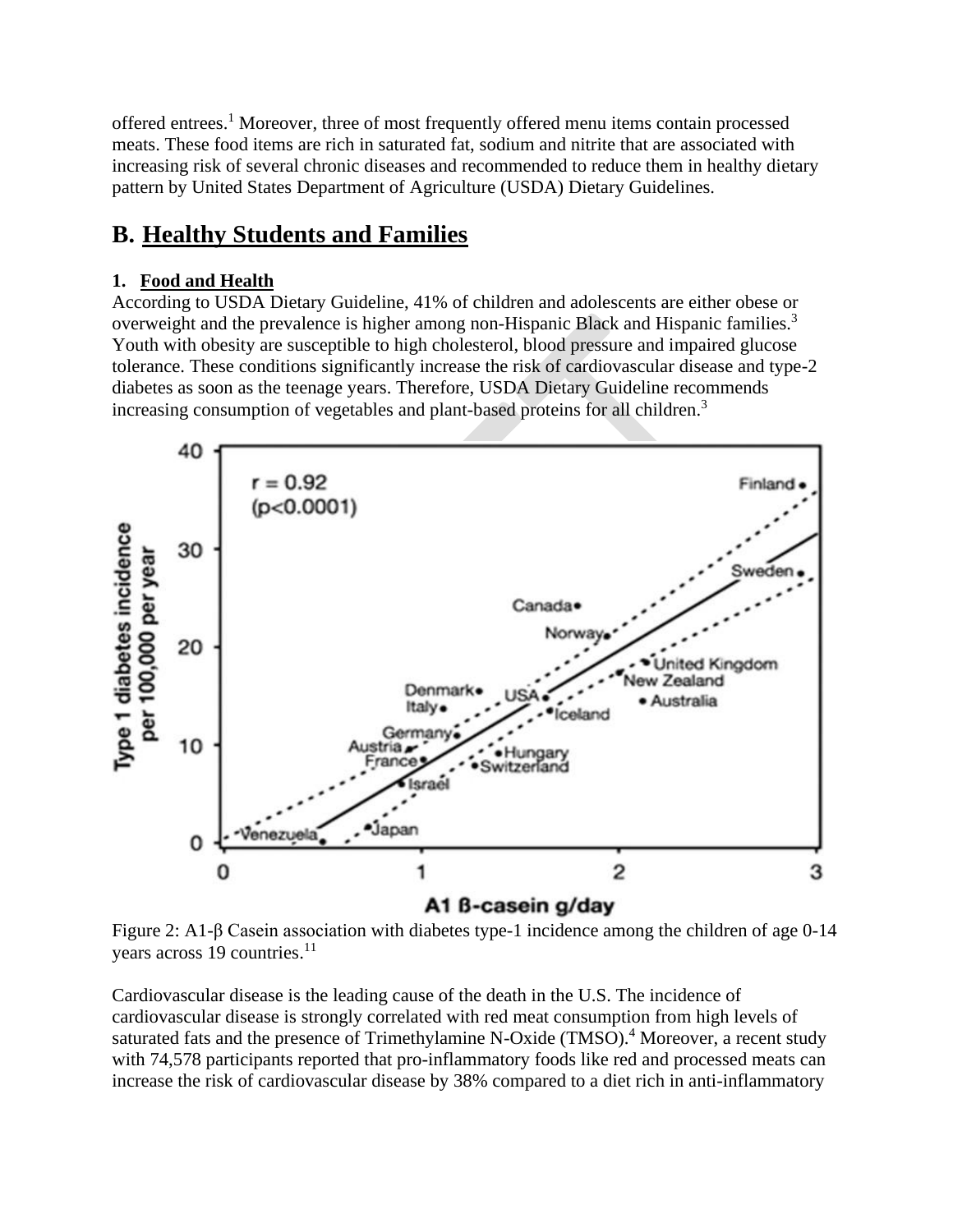foods like green leafy vegetables, whole grains and fruits.<sup>5</sup> On the other hand, plant-based food is associated with lowering the risk, preventing and even reversing heart disease.<sup>6</sup>

According to the Center for Disease Control and Prevention (CDC), 34.2 million Americans, over 1 in 10, live with diabetes.<sup>7</sup> We are seeing a significant increase in new cases of diabetes type-1 and type-2 among youth.<sup>7</sup> If this trend continues, the CDC projects that 1 in 5 Americans will be living with diabetes by 2025.<sup>8</sup> Diets rich in animal-derived products are associated with an increased risk of diabetes. Researchers in Cambridge University reported that daily egg consumption increases the risk of diabetes by  $60\%$ .<sup>9</sup> A recent meta-analysis of 28 studies concluded that people consuming the most amount of meat, red meat and processed meat increased type-2 diabetes risk by 33%, 22% and 25%, respectively.<sup>10</sup>



Figure 3: Carcinogenic classification of red and processed meats.<sup>15</sup>

In the case of dairy, A1-β Casein (cow's milk protein) is shown to be a primary trigger for diabetes type-1 among individuals with genetic risk factors.<sup>11</sup> A1- $\beta$  Casein is associated with diabetes type-1 incidence among the children of age  $0-14$  years across 19 countries.<sup>11</sup> Dairy is considered to be a healthy option in many western societies. But growing scientific evidence is now raising concern over dairy consumption. Recently, the Canadian government actually removed the dairy category from their recommended dietary guidelines.<sup>12</sup> Like previously mentioned plant-based health benefits, a plant-based diet is associated with preventing, managing and even reversing type-2 diabetes.<sup>13</sup> In 2019, the Harvard School of Public Health published a meta-analysis from 307,099 participants including 23,554 type-2 diabetes cases and concluded that people consuming predominantly plant-based food had 23% lower type-2 diabetes risks.<sup>14</sup>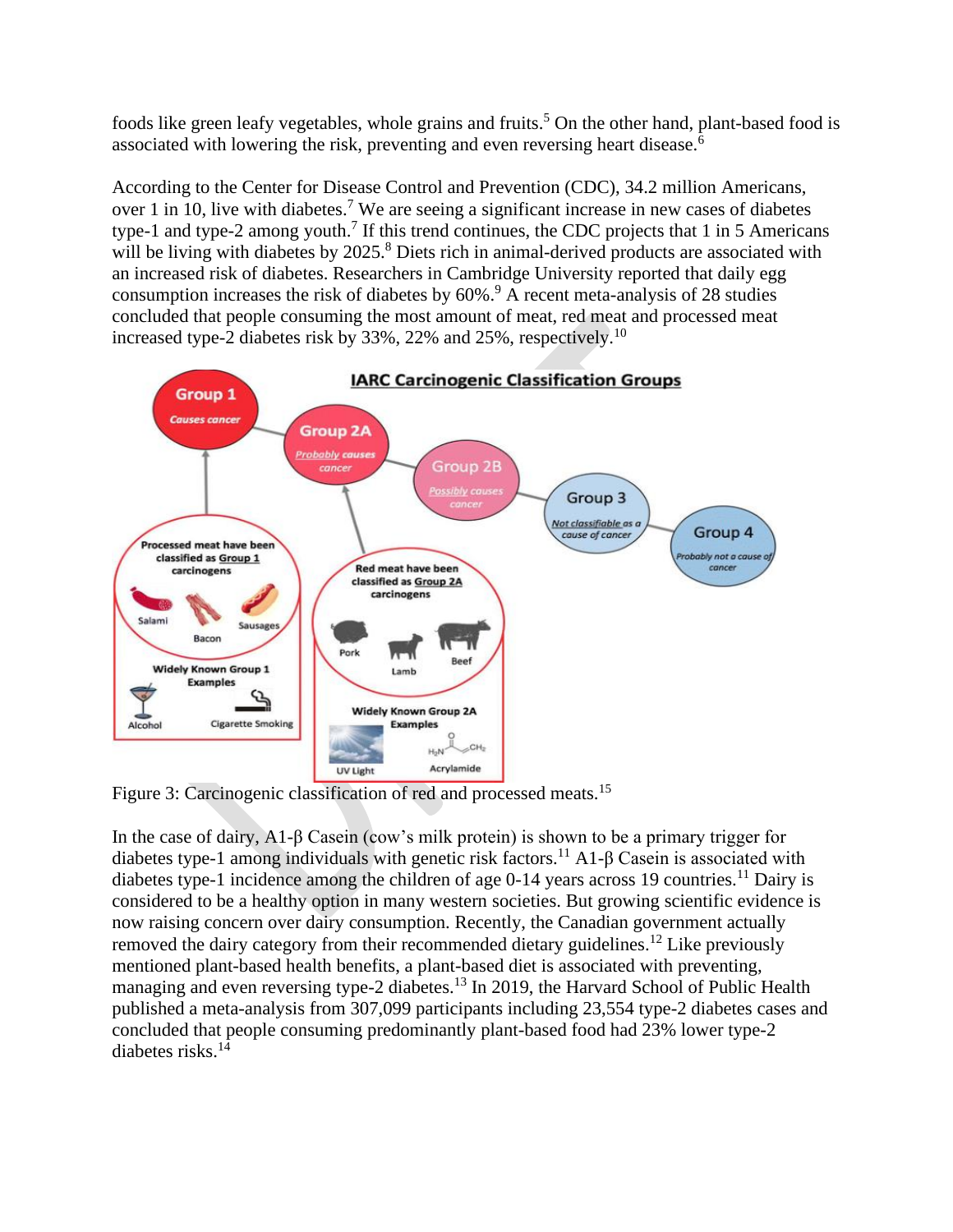Moreover, the International Agency for Research on Cancer (IARC), a cancer research arm of the World Health Organization, has reviewed more than 800 cancer research studies and found that processed meat and red meat are carcinogenic and probable carcinogenic, respectively.<sup>15</sup> Colorectal cancer (CRC) is the second leading cause of the U.S. cancer related deaths.<sup>16</sup> The IARC reports that 50g of processed meat consumption per day alone increases CRC risk by 18%.<sup>15</sup> Several studies also link consumption of red and processed meats with other types of cancers, including pancreatic cancer, prostate cancer and breast cancer.<sup>15</sup> While cutting back on meat reduces the risk of cancer, the intake of vegetables, fruits, grains and legumes helps prevent cancer. In the case of CRC, the intake of just three servings of whole grains can reduce the disease risk by 17%.<sup>17</sup>

## **2. Health Equity and Inclusiveness**

Nearly 60% of California students participating in the National School Lunch Program are eligible for Free and Reduced-Price Meals.<sup>1</sup> These students depend on school meals for half of their daily nutrition. The animal derived foods are associated with higher rate of obesity, diabetes, heart diseases and various forms of cancers, which are experienced at higher rates among people of color.<sup>1</sup> In California, Black and Latinx adolescents experience obesity at rates three times higher than their white classmates.<sup>1</sup> Leading health organizations recommend replacing red and processed meats with plant-based foods for reducing the rate of chronic illnesses. Moreover, the National Institute of Health estimates that majority of Asian Americans, African Americans and American Indians are unable to process lactose.<sup>1</sup> Therefore, plantforward school meals are the key strategy to reduce health disparities.

Students also have the right to food that aligns with their cultural, religious, philosophical and social preferences. Today, plant-based diets are increasingly adopted based on a variety of life styles and belief systems. [Name of Your City] is a diverse community that not only embraces various spiritual and ethical values, but also takes pride in creating an inclusive culture. Therefore, plant-forward school meals can reflect the City's values of being inclusive of different religious, cultural and social identities.

# **C. Healthy Planet**

## **1. Climate Change and Greenhouse Gas (GHG) emissions**

According to Intergovernmental Panel on Climate Change (IPCC), the food sector is responsible for 21-37% of anthropogenic GHG emissions.<sup>18</sup> University of Oxford's most comprehensive meta-analysis on the food sector's environmental impact reports that animal derived products are responsible for nearly 60% of the food sector's GHG emissions, while providing only 18% of global calorie supply.<sup>19</sup> The United Nation's Farm and Agriculture Organization (FAO) has also long warned about the environmental impact of animal agriculture and concluded that the livestock industry generates more GHG emissions than direct fuel burning from the entire transportation sector. $20$ 

Meat and dairy heavy meals in California schools account for significant amount of GHG emissions. According to Friends of the Earth, 95% of the GHG emission from California school lunch entrees are associated with meat and cheese.<sup>1</sup> The  $16\%$  of California's school menus offered beef accounting for 64% of the GHG footprint, while plant-based protein represented in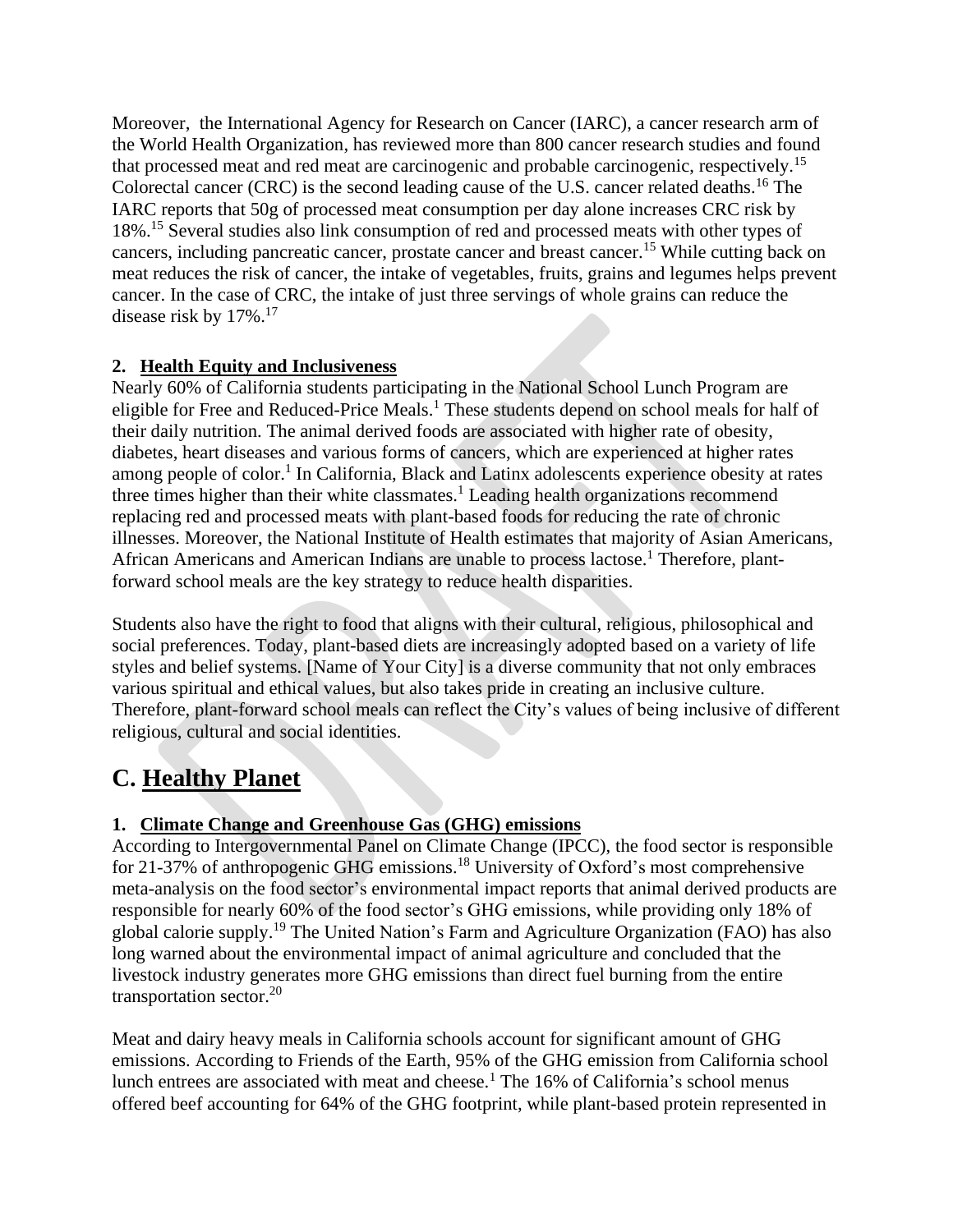4% of meals accounting for only 1% of the GHG footprint.<sup>1</sup> [Name of Your City] Unified School District provides vegetarian options by mainly replacing meat with cheese.<sup>2</sup> However, these cheese dishes are neither healthier nor climate-friendly.



Figure 4: IPCC's analysis of GHG mitigation potential of different diets.<sup>21</sup>

The global scientific community has emphasized the link between animal derived products and climate change for several years, indicating the importance of plant-based shift in our diet. The IPCC's special report on Food Security finds that diets high in plant-based food can reduce GHG emissions up to  $8 \text{ GtCO}_2$ Eq per year.<sup>21</sup> Despite this mounting evidence, the USDA projects an increase in the consumption of meat and poultry.<sup>22</sup> According to researchers at University of Michigan, the U.S. diet will emit more than 650 million metric tons of  $CO<sub>2</sub>Eq$  per year by 2030.<sup>22</sup> Their report estimates that replacing 50% animal derived products with plant-based food can reduce up to 51% of the U.S. diet related emissions. <sup>22</sup> In alignment with University of Michigan, the World Resource Institute (WRI) also reports more than 40% U.S. GHG emissions and land use reduction by achieving a 50% plant-based shift by 2050.<sup>23</sup>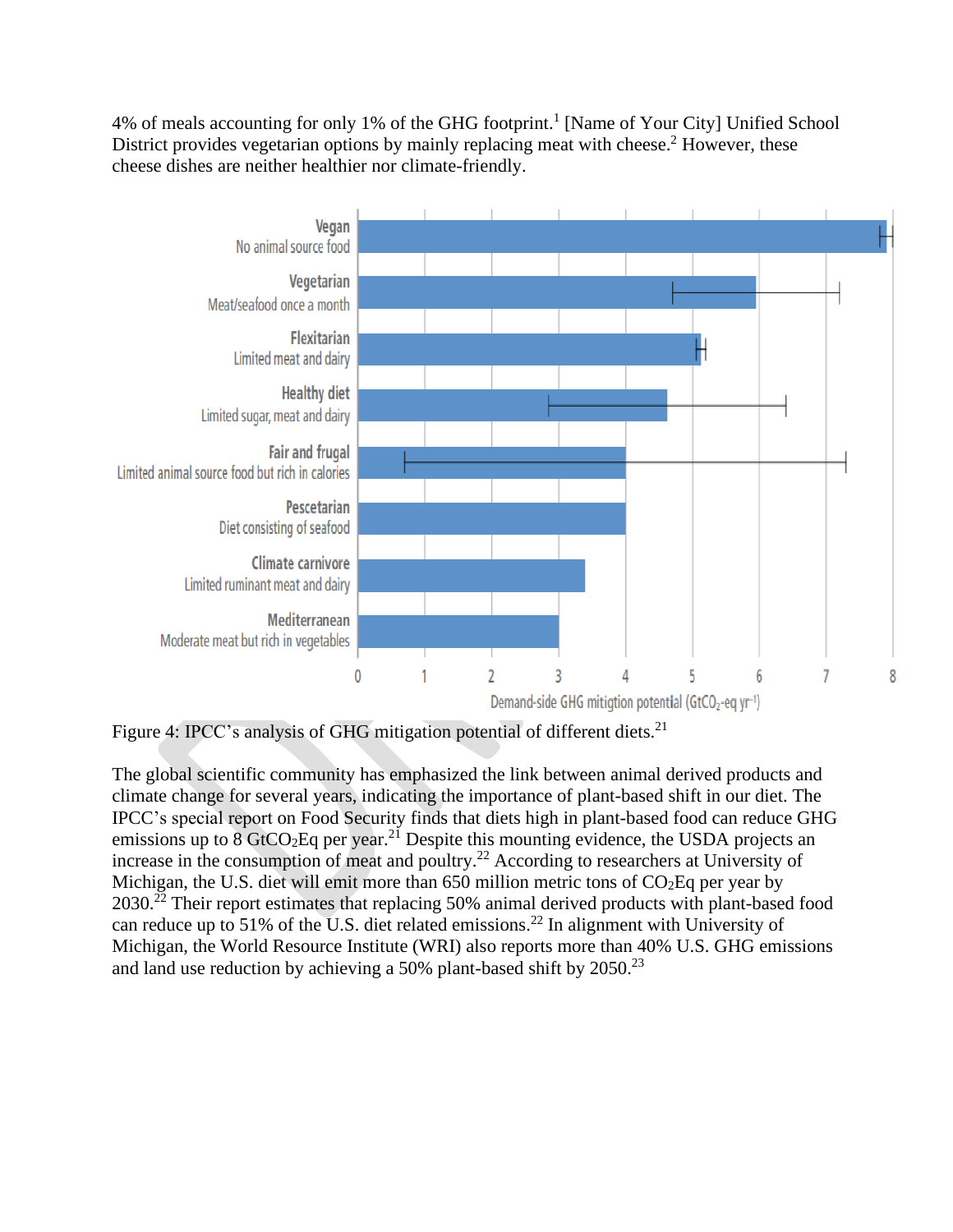

Figure 5: U.S. food emissions with different diet scenarios by 2030.<sup>22</sup>

## **2. Environmental Equity**

Production of animal derived food is also responsible for significant water and air pollution with subsequent health impacts for local communities.<sup>24,25</sup> Many of the factory farms are located in low-income black and brown communities and, therefore, the air and water pollution disproportionately impacts marginalized families of color.<sup>24,25</sup> The U.S. Environment Protection Agency (EPA) found a linear relationship between race/ethnicity and industrial animal agriculture in their investigation of complaints against North Carolina's industrial hog facilities.<sup>26</sup> The EPA's analysis provides detailed accounts of oppression of marginalized African Americans, Latinos and Native Americans, including threats, intimidation and harassment by national pork representatives and swine facility owners.<sup>26</sup>

Annually, the livestock industry produces 1.37 billion tons of waste. That is up to 20 times more than human waste in the U.S. $^{24}$  According to the CDC, livestock manure contaminates surface and ground water with pathogens and nitrates.<sup>24</sup> Elevated nitrate concentrations hinder red blood cells, impacting the body's ability to carry oxygen which can cause blue baby syndrome and possible death. Nitrate contamination can also lower blood oxygen levels in adults, leading to birth defects and miscarriages. Tulare County, California has experienced nitrate water contamination from intensive agriculture systems. It harbors more than 1 million cattle, double the human population, producing more dairy milk than any other U.S. county.<sup>27</sup> In Tulare County, where 65% of residents identify as Latino or Hispanic, more than 20% of the public water systems provide water with nitrate concentration levels higher than the federal limits.<sup>27</sup>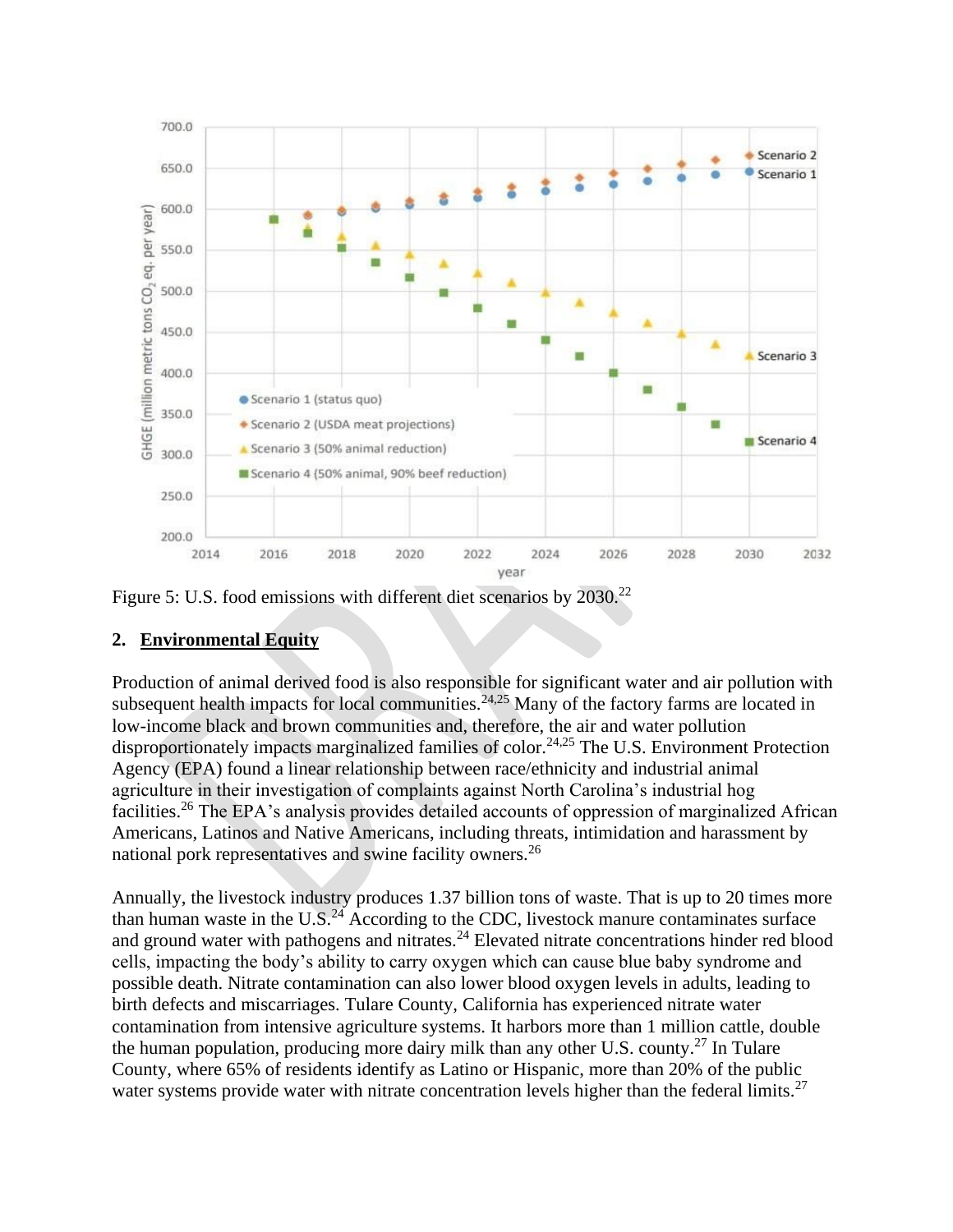This results in extremely high rates of miscarriages and Sudden Infant Death Syndrome in Tulare County. $27$ 

In addition to GHG emissions, factory farms also pollute air by generating harmful gaseous and particulate substances. When microbes decompose nitrogen compounds in the livestock manure, ammonia is released into the atmosphere.<sup>24</sup> Ammonia is a respiratory irritant that results in chemical burning of the respiratory track, eyes, skin and can lead to chronic lung disease.<sup>24</sup> Industrial animal farms also release particulate matter in the air from the feed, dry manure, poultry feathers and animal dander. Breathing particulate matter can lead to asthma, chronic bronchitis and other respiratory symptoms. Long term exposure also increases the risk of heart disease and cancer. A recent study published in the National Academy of Sciences reports that 12,700 annual deaths are associated with air pollution from the U.S. livestock industry.<sup>28</sup> Therefore, plant-forward school meals can provide demand side mitigation for reducing foods' environmental impact on vulnerable communities living near livestock farms.



Source: "Air quality-related health damages of food," Domingo et al.

Figure 6: Livestock production linked to 12,700 annual deaths from air pollution.<sup>28</sup>

#### **3. Animal Health**

According to CDC, "One Health" is the concept that human health is connected to the health of animals and environment.<sup>38</sup> Industrial agriculture systems, for example, have ignored the welfare of both wild and domestic animals with subsequent consequences for environmental and public health. Agriculture is estimated to be the main threat to 86% of 28,000 species at the risk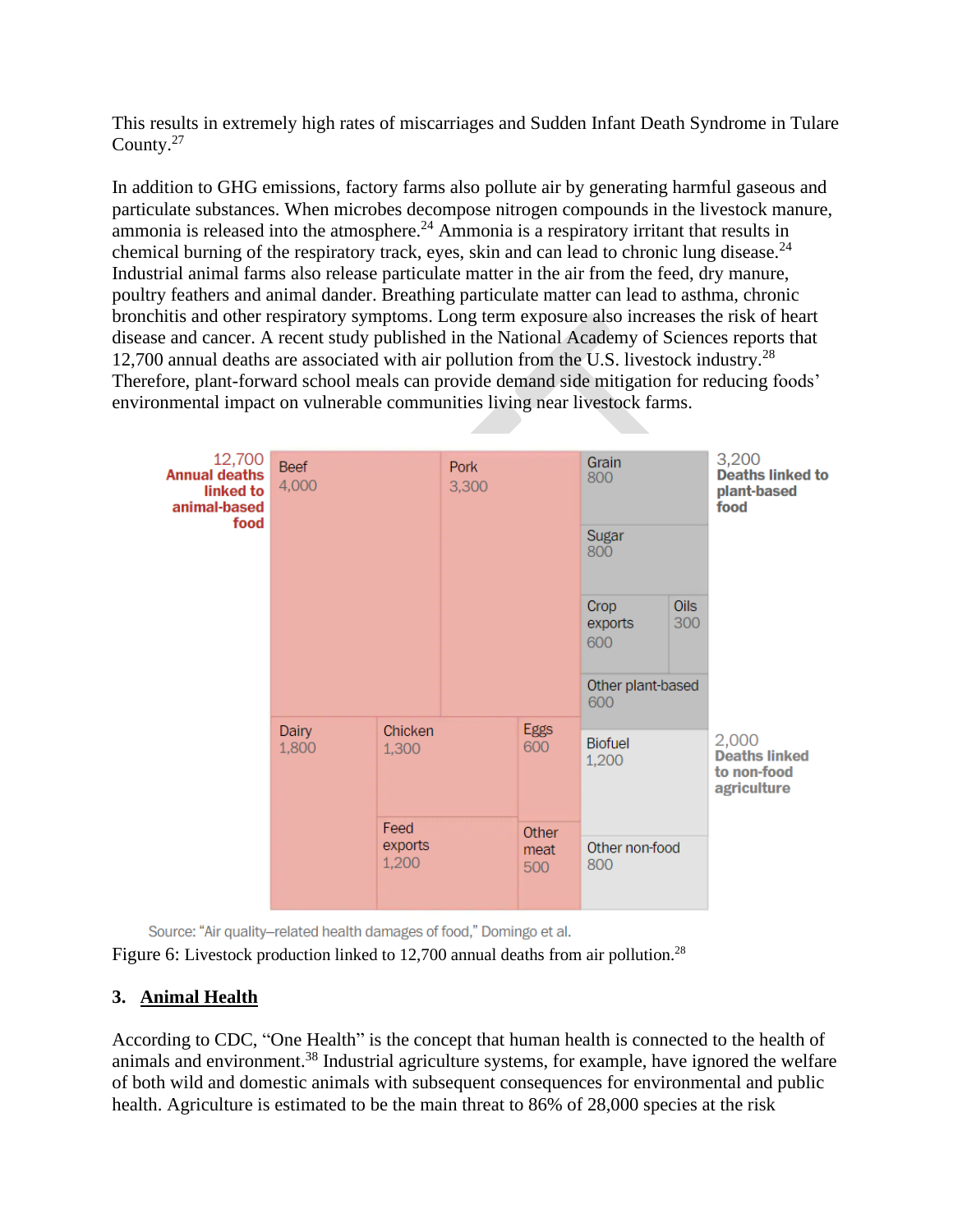of extinction.<sup>39</sup> The Chatham House, an independent research and policy institute, estimates that 38% of the Earth's habitable land has been cleared out for raising domestic animals for meat and dairy.<sup>39</sup> Therefore, a small number of farm animal species now dominate global biomass. Today, farm animals account for 60% of all Earth's mammal species compared to only 4% for wild mammals.<sup>39</sup> The expansion of agriculture lands into natural ecosystems also increases the risk of the spillover of zoonotic diseases like COVID-19.<sup>39</sup>

The USDA's Wildlife Services reported killing 1.2 million native animals in 2019 for avoiding their interference with the livestock.<sup>40</sup> More locally, the conflict between the native Tule Elk and cattle ranchers at Point Reyes National Park demonstrates the impact of meat and dairy production on local wildlife. In Point Reyes, fences are placed to stop Tule Elk from competing for food and water with cattle.<sup>41</sup> This captivity is depriving the native Tule Elk and resulting in their preventable deaths from starvation.<sup>42</sup> In their defense, the Harvard Law Clinic has filed a lawsuit in the United States District Court on behalf of California residents and Animal Defense Fund.41,42 Therefore, shifting diets towards plant-based diet can significantly help protecting wildlife by ecosystem restoration.<sup>39</sup> It is estimated that U.S. dietary shift from beef to beans can free up 692,918 km<sup>2</sup>, equivalent to 42% of U.S. cropland, for ecosystem restoration.<sup>39</sup>



Figure 7: Point Reyes National Seashore map indicating locations of Tule Elk and beef and dairy operations.<sup>52</sup>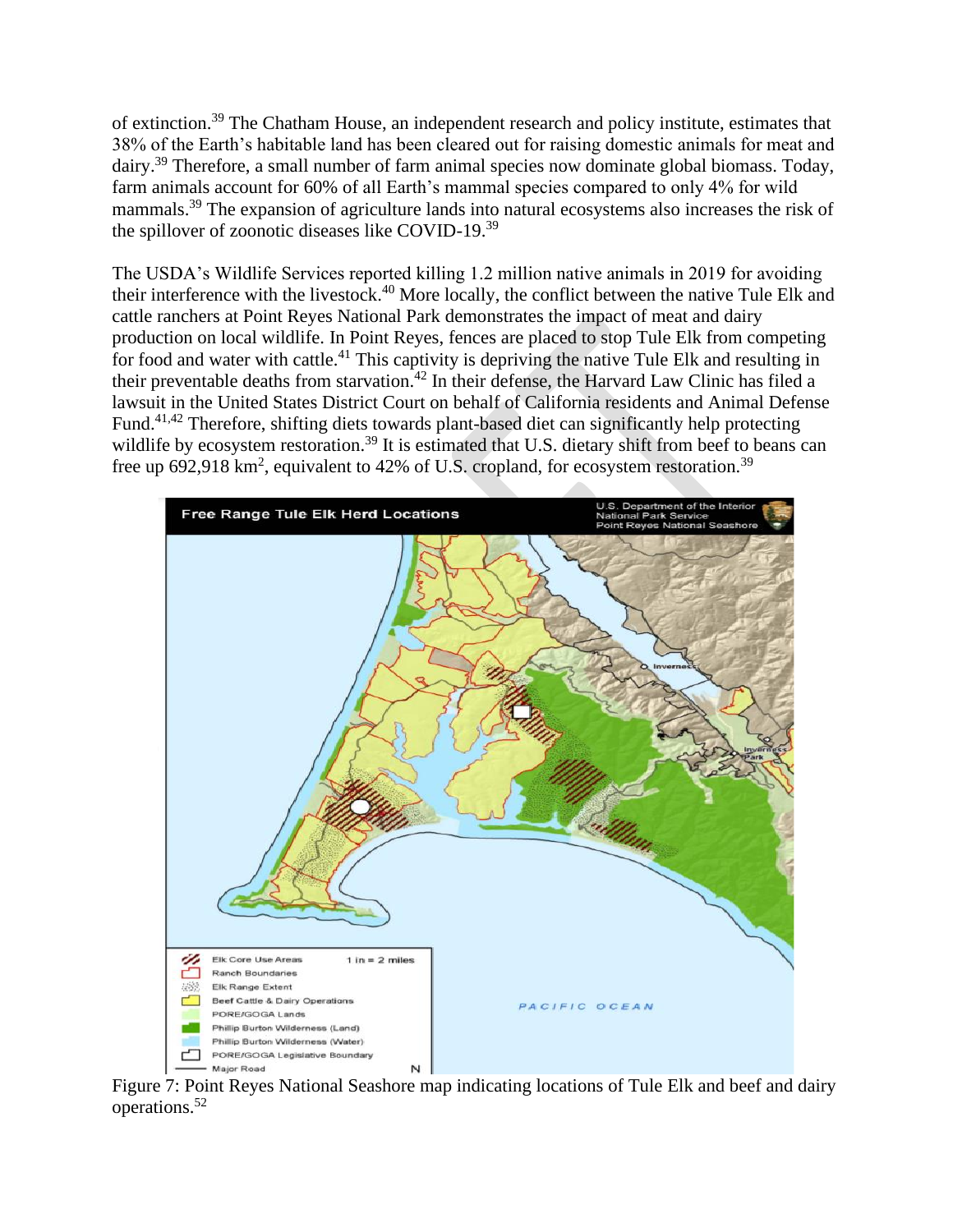Industrial animal agriculture also deteriorates the welfare of domestic animals. Each year more than 9 billion animals and birds are killed in the U.S., requiring meatpacking workers to slaughter hundreds of animals per hour.<sup>43,44</sup> The fast pace work frequently violates the federal law, Humane Methods of Slaughter Act, requiring to stun animals before slaughter.<sup>45,46,47</sup> According to USDA, over half a million chickens miss the stun bath and end up in scalding tank alive.48,49 Similar concerns of animal welfare are observed from industrial feedlots to transportation of these animals. Many animals don't live long enough through the pain and suffering of their life to reach the slaughterhouse.<sup>50</sup> Animal welfare concerns are heightened in the seafood industry with severe consequences for environment and biodiversity. According to the Oceana's report, global bycatch accounts for 40% of total catch, worth 63 billion pounds each year.<sup>51</sup> Despite several conservation initiatives, the U.S. bycatch also totals 2 billion pounds each year, equivalent to the total annual catch of many fishing nations.<sup>51</sup> Therefore, shifting to plant-based foods can significantly reduce the need to supply animal derived products at the cost of animal health.

# **D. Review of Existing Policies and Resolution Overview**

In the U.S., 6 in 10 individuals live with at least one chronic illness and it is the leading driver of nation's \$3.8 trillion healthcare cost.<sup>29</sup> According to the CDC, poor nutrition is one of the major factors responsible for the epidemic of chronic illnesses<sup>30</sup> and a diet high in plant-based foods decreases the risk of several chronic illnesses, including heart disease, stroke, high blood pressure, diabetes and various forms of cancers.<sup>31</sup> But the USDA Guideline 2020-25 finds that 80% of the U.S. population eat less plant-based foods like vegetables, fruits, legumes and whole grains than recommended, and nearly 70% of the population is consuming more meat, poultry

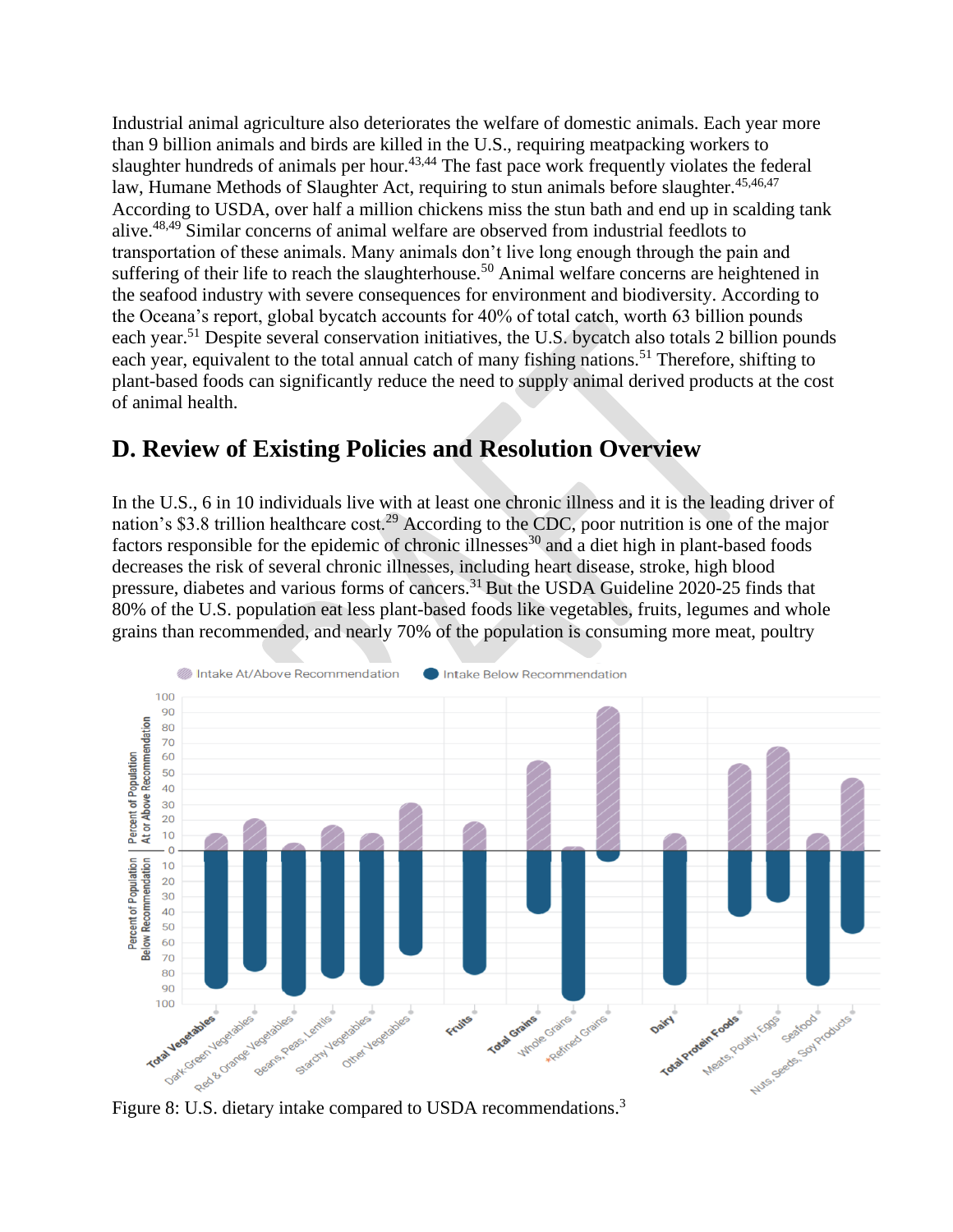and eggs than recommended.<sup>3</sup> Higher rates of animal product consumption harms the public health, environment and biodiversity. Therefore, plant-forward school menus are healthier for our students, environment and animals.

House Representative Nydia Velazquez and House Representative Jamaal Bowman have introduced the Healthy Future Students and Earth Pilot Program Act.<sup>32</sup> This bill would create a grant program for school districts to provide healthy and climate-friendly plant-based entrée options to students. The California Assembly also has an active bill, Assembly Bill (AB) 558, to incentivize plant-based school meals. <sup>33</sup> Assembly Members Adrian Nazarian, Ash Kalra and Sharon Quirk-Silva have introduced AB 558, California School Plant-based Food and Beverage Programs that would allow local education agencies to apply for reimbursement of \$0.30 per meal with a plant-based foods and beverages. More locally, Oakland Unified School District decreased carbon footprint by 14%, water consumption by 6% and saved \$42,000 through increasing fruits, vegetables and legumes purchase and reducing meat and dairy consumption by 30%.<sup>34</sup> This low-carbon commitment by one of California's largest school districts has shown the potential for protecting the environment and natural resources through healthy and costeffective plant-based food options.

The City of [Name of Your City] has been a leader of progressive solutions for establishing healthy and environmentally sustainable food system. Therefore, [Name of Your City] Unified School District will be in alignment with the City of [Name of Your City] by adopting Vision 2025 to replace 50% animal derived food with healthy and climate friendly plant-based foods in the school's meal program by 2025.

#### FINANCIAL IMPLICATIONS

Staff time will be necessary to implement Vision 2025.

#### ENVIRONMENTAL SUSTAINABILITY

The plant-based shift can significantly reduce [Name of Your City] Unified School District's GHG emissions, water footprint and protect ecosystems.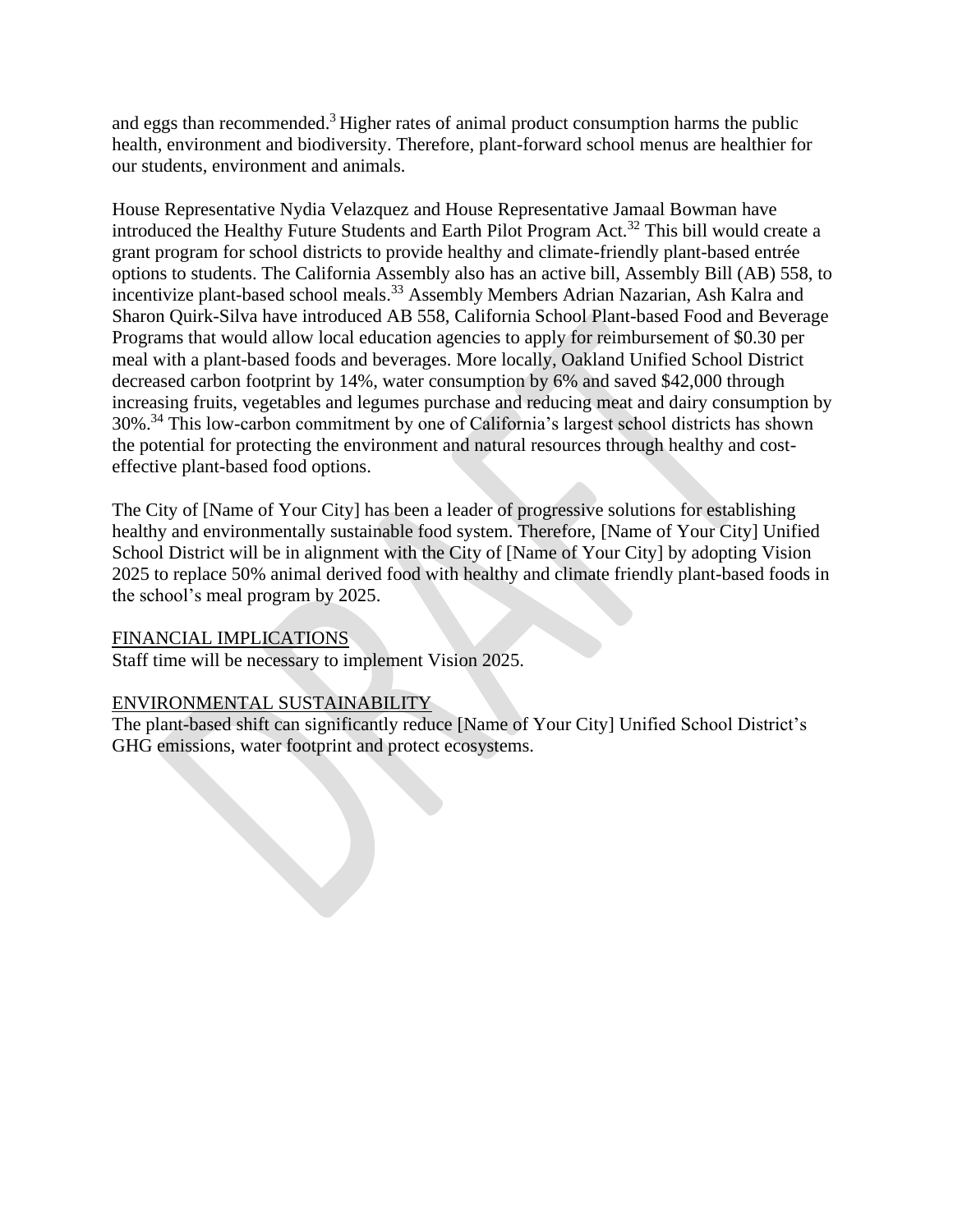## **References**

- 1. State of School Lunches in California. [https://1bps6437gg8c169i0y1drtgz](https://1bps6437gg8c169i0y1drtgz-wpengine.netdna-ssl.com/wp-content/uploads/2021/03/SchoolFoodReport_No-Execsummary.pdf)[wpengine.netdna-ssl.com/wp-content/uploads/2021/03/SchoolFoodReport\\_No-](https://1bps6437gg8c169i0y1drtgz-wpengine.netdna-ssl.com/wp-content/uploads/2021/03/SchoolFoodReport_No-Execsummary.pdf)[Execsummary.pdf](https://1bps6437gg8c169i0y1drtgz-wpengine.netdna-ssl.com/wp-content/uploads/2021/03/SchoolFoodReport_No-Execsummary.pdf)
- 2. Berkeley Unified School District's Middle School Menu. [https://www.\[Name of Your](https://www.berkeleyschools.net/wp-content/uploads/2021/08/BUSD_Middle_School_Menu_2021-2022.pdf)  [City\]schools.net/wp-content/uploads/2021/08/BUSD\\_Middle\\_School\\_Menu\\_2021-](https://www.berkeleyschools.net/wp-content/uploads/2021/08/BUSD_Middle_School_Menu_2021-2022.pdf) [2022.pdf](https://www.berkeleyschools.net/wp-content/uploads/2021/08/BUSD_Middle_School_Menu_2021-2022.pdf)
- 3. USDA Dietary Guideline 2020-25. [https://www.dietaryguidelines.gov/sites/default/files/2020-](https://www.dietaryguidelines.gov/sites/default/files/2020-12/Dietary_Guidelines_for_Americans_2020-2025.pdf) [12/Dietary\\_Guidelines\\_for\\_Americans\\_2020-2025.pdf](https://www.dietaryguidelines.gov/sites/default/files/2020-12/Dietary_Guidelines_for_Americans_2020-2025.pdf)
- 4. National Institute of Health (NIH). [https://www.nih.gov/news-events/nih-research](https://www.nih.gov/news-events/nih-research-matters/eating-red-meat-daily-triples-heart-disease-related-chemical)[matters/eating-red-meat-daily-triples-heart-disease-related-chemical](https://www.nih.gov/news-events/nih-research-matters/eating-red-meat-daily-triples-heart-disease-related-chemical)
- 5. PCRM: Avoiding Inflammatory Foods. [https://www.pcrm.org/news/health](https://www.pcrm.org/news/health-nutrition/avoiding-inflammatory-foods-such-red-and-processed-meat-lowers-risk-heart)[nutrition/avoiding-inflammatory-foods-such-red-and-processed-meat-lowers-risk-heart](https://www.pcrm.org/news/health-nutrition/avoiding-inflammatory-foods-such-red-and-processed-meat-lowers-risk-heart)
- 6. PCRM: Plant-based Diets.<https://www.pcrm.org/good-nutrition/plant-based-diets>
- 7. CDC: Diabetes.<https://www.cdc.gov/diabetes/library/features/diabetes-stat-report.html>
- 8. Diabetes Rise in The U.S.<https://www.medicalnewstoday.com/articles/278140>
- 9. PCRM: Egg Consumption Increases Risk of Diabetes. <https://www.pcrm.org/news/health-nutrition/egg-consumption-increases-risk-diabetes>
- 10. PCRM: Meat Increases Risk of Type-2 Diabetes. [https://www.pcrm.org/news/health](https://www.pcrm.org/news/health-nutrition/meat-increases-risk-type-2-diabetes)[nutrition/meat-increases-risk-type-2-diabetes](https://www.pcrm.org/news/health-nutrition/meat-increases-risk-type-2-diabetes)
- 11. A1-Beta Casein Protein and Type-1 Diabtes. [https://www.ncbi.nlm.nih.gov/pmc/articles/PMC5518798/?fbclid=IwAR1hOvHvDMTrL](https://www.ncbi.nlm.nih.gov/pmc/articles/PMC5518798/?fbclid=IwAR1hOvHvDMTrL9Muz16W) [9Muz16W](https://www.ncbi.nlm.nih.gov/pmc/articles/PMC5518798/?fbclid=IwAR1hOvHvDMTrL9Muz16W)
- 12. BBC: Is Milk Healthy? Canada's New Food Guide Says Not Necessarily. <https://www.bbc.com/news/world-us-canada-46964549>
- 13. PCRM: Diabetes.<https://www.pcrm.org/health-topics/diabetes>
- 14. Harvard T.H. Chan. [https://www.hsph.harvard.edu/news/press-releases/following-a](https://www.hsph.harvard.edu/news/press-releases/following-a-healthy-plant-based-diet-may-lower-type-2-diabetes-risk/#:~:text=The%20researchers%20found%20that%20people,ate%20healthful%20plant)[healthy-plant-based-diet-may-lower-type-2-diabetes](https://www.hsph.harvard.edu/news/press-releases/following-a-healthy-plant-based-diet-may-lower-type-2-diabetes-risk/#:~:text=The%20researchers%20found%20that%20people,ate%20healthful%20plant)[risk/#:~:text=The%20researchers%20found%20that%20people,ate%20healthful%20plant](https://www.hsph.harvard.edu/news/press-releases/following-a-healthy-plant-based-diet-may-lower-type-2-diabetes-risk/#:~:text=The%20researchers%20found%20that%20people,ate%20healthful%20plant)
- 15. CDC: Carcinogenicity of the Consumption of Red Meat and Processed Meat. [https://www.who.int/news-room/q-a-detail/cancer-carcinogenicity-of-the-consumption](https://www.who.int/news-room/q-a-detail/cancer-carcinogenicity-of-the-consumption-of-red-meat-and-processed-meat)[of-red-meat-and-processed-meat](https://www.who.int/news-room/q-a-detail/cancer-carcinogenicity-of-the-consumption-of-red-meat-and-processed-meat)
- 16. CDC: Cancer Deaths in the U.S. [https://www.cdc.gov/cancer/dcpc/research/update-on](https://www.cdc.gov/cancer/dcpc/research/update-on-cancer-deaths/index.htm)[cancer-deaths/index.htm](https://www.cdc.gov/cancer/dcpc/research/update-on-cancer-deaths/index.htm)
- 17. PCRM: Colorectal Cancer.<https://www.pcrm.org/health-topics/colorectal-cancer>
- 18. IPCC Climate Change and Land [https://www.ipcc.ch/site/assets/uploads/sites/4/2020/02/SPM\\_Updated-Jan20.pdf](https://www.ipcc.ch/site/assets/uploads/sites/4/2020/02/SPM_Updated-Jan20.pdf)
- 19. Reducing Food's Environmental Impact Through Producers and Consumers <https://science.sciencemag.org/content/360/6392/987>
- 20. United Nation's Farm and Agriculture Organization. <http://www.fao.org/3/a0701e/a0701e.pdf>
- 21. IPCC's Special Report on Food Security. [https://www.ipcc.ch/site/assets/uploads/sites/4/2021/02/08\\_Chapter-5\\_3.pdf](https://www.ipcc.ch/site/assets/uploads/sites/4/2021/02/08_Chapter-5_3.pdf)
- 22. Implications of Future U.S. Diet Scenarios. [https://css.umich.edu/sites/default/files/publication/CSS20-](https://css.umich.edu/sites/default/files/publication/CSS20-01.pdf?fbclid=IwAR2DKQshGzZG2ZB4ypXUFvoYiuVrLg-vEA1VftakrRlIsf80wnSyJnrakCI)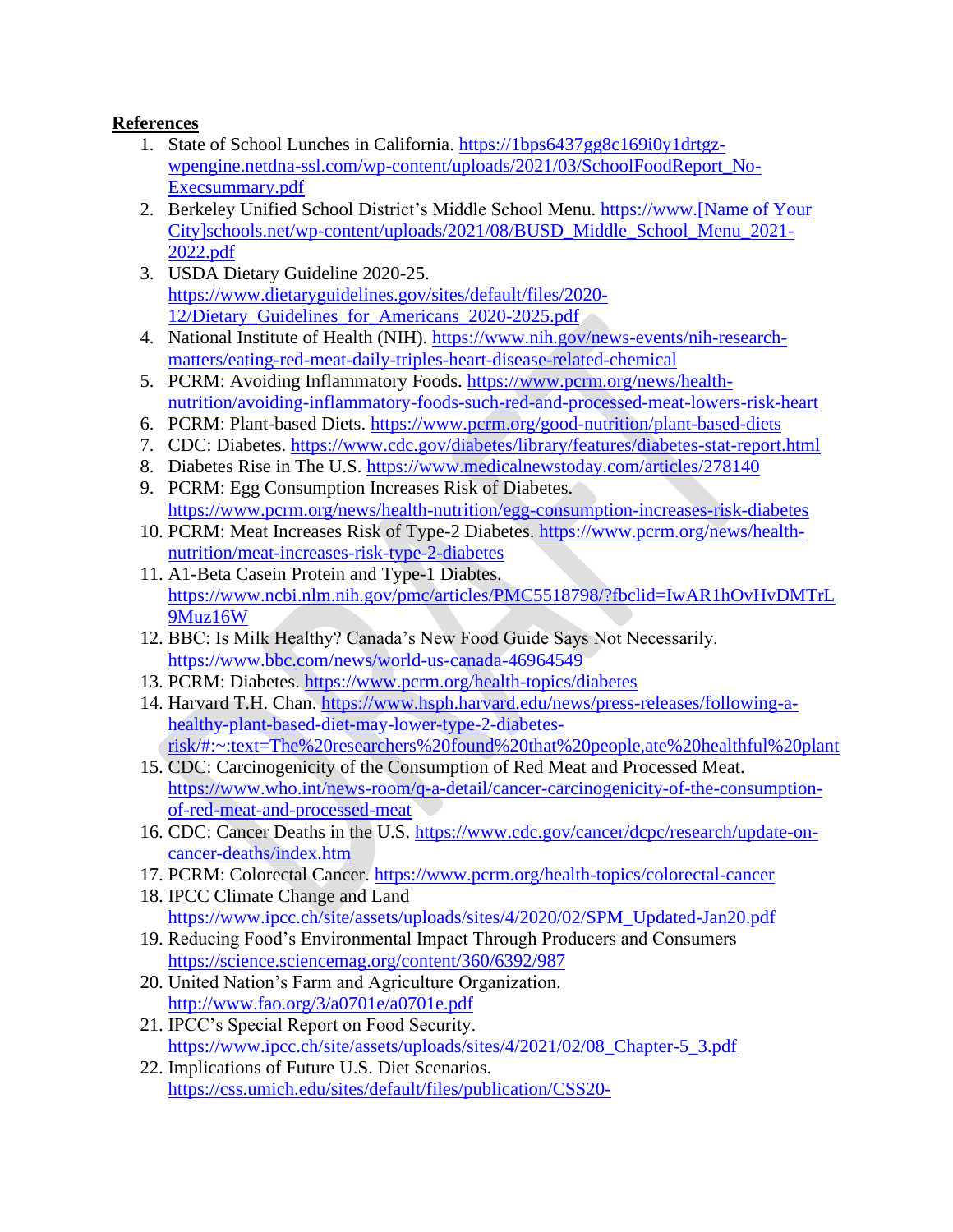[01.pdf?fbclid=IwAR2DKQshGzZG2ZB4ypXUFvoYiuVrLg](https://css.umich.edu/sites/default/files/publication/CSS20-01.pdf?fbclid=IwAR2DKQshGzZG2ZB4ypXUFvoYiuVrLg-vEA1VftakrRlIsf80wnSyJnrakCI)[vEA1VftakrRlIsf80wnSyJnrakCI](https://css.umich.edu/sites/default/files/publication/CSS20-01.pdf?fbclid=IwAR2DKQshGzZG2ZB4ypXUFvoYiuVrLg-vEA1VftakrRlIsf80wnSyJnrakCI)

- 23. WRI' Creating Sustainable Food Future<https://research.wri.org/wrr-food>
- 24. CDC: Understanding CAFOs and Their Impact on Communities [https://www.cdc.gov/nceh/ehs/docs/understanding\\_cafos\\_nalboh.pdf](https://www.cdc.gov/nceh/ehs/docs/understanding_cafos_nalboh.pdf)
- 25. Environmental Racism [https://foodispower.org/environmental-and-global/environmental](https://foodispower.org/environmental-and-global/environmental-racism/)[racism/](https://foodispower.org/environmental-and-global/environmental-racism/)
- 26. EPA [https://www.epa.gov/sites/production/files/2018-](https://www.epa.gov/sites/production/files/2018-05/documents/letter_of_concern_to_william_g_ross_nc_deq_re_admin_complaint_11r-14-r4_.pdf) [05/documents/letter\\_of\\_concern\\_to\\_william\\_g\\_ross\\_nc\\_deq\\_re\\_admin\\_complaint\\_11r-](https://www.epa.gov/sites/production/files/2018-05/documents/letter_of_concern_to_william_g_ross_nc_deq_re_admin_complaint_11r-14-r4_.pdf)[14-r4\\_.pdf](https://www.epa.gov/sites/production/files/2018-05/documents/letter_of_concern_to_william_g_ross_nc_deq_re_admin_complaint_11r-14-r4_.pdf)
- 27. Nitrate Contamination in San Joaquin Valley, California [https://www.nationalpartnership.org/our-work/repro/reports/clean-water-case-study-san](https://www.nationalpartnership.org/our-work/repro/reports/clean-water-case-study-san-joaquin-valley.html#:~:text=Intensive%20agriculture%20and%20dairy%20production,far%20exceed%20federal%20health%20limits)[joaquin](https://www.nationalpartnership.org/our-work/repro/reports/clean-water-case-study-san-joaquin-valley.html#:~:text=Intensive%20agriculture%20and%20dairy%20production,far%20exceed%20federal%20health%20limits)[valley.html#:~:text=Intensive%20agriculture%20and%20dairy%20production,far%20exc](https://www.nationalpartnership.org/our-work/repro/reports/clean-water-case-study-san-joaquin-valley.html#:~:text=Intensive%20agriculture%20and%20dairy%20production,far%20exceed%20federal%20health%20limits) [eed%20federal%20health%20limits](https://www.nationalpartnership.org/our-work/repro/reports/clean-water-case-study-san-joaquin-valley.html#:~:text=Intensive%20agriculture%20and%20dairy%20production,far%20exceed%20federal%20health%20limits)
- 28. Air Pollution from Farms Leads to 17,900 U.S. Deaths Per Year [https://www.washingtonpost.com/climate-environment/2021/05/10/farm-pollution](https://www.washingtonpost.com/climate-environment/2021/05/10/farm-pollution-deaths/?fbclid=IwAR3KenS5qOx7Sh22J0VY3OmFt1JxOce_AZ_Ej2EIRmA-HRWrpW-jaOV9zlg)[deaths/?fbclid=IwAR3KenS5qOx7Sh22J0VY3OmFt1JxOce\\_AZ\\_Ej2EIRmA-HRWrpW](https://www.washingtonpost.com/climate-environment/2021/05/10/farm-pollution-deaths/?fbclid=IwAR3KenS5qOx7Sh22J0VY3OmFt1JxOce_AZ_Ej2EIRmA-HRWrpW-jaOV9zlg)[jaOV9zlg](https://www.washingtonpost.com/climate-environment/2021/05/10/farm-pollution-deaths/?fbclid=IwAR3KenS5qOx7Sh22J0VY3OmFt1JxOce_AZ_Ej2EIRmA-HRWrpW-jaOV9zlg)
- 29. CDC: Chronic Diseases in America. <https://www.cdc.gov/chronicdisease/resources/infographic/chronic-diseases.htm>
- 30. CDC: Chronic Diseases.<https://www.cdc.gov/chronicdisease/about/index.htm>
- 31. CDC: Strategies to Prevent Obesity and Other Chronic Diseases. [https://www.cdc.gov/obesity/downloads/strategies-fruits-and](https://www.cdc.gov/obesity/downloads/strategies-fruits-and-vegetables.pdf?fbclid=IwAR0dPl1JJVovIMnuGA8zjl1S_DEjBTzan5nXHg8wFfmLC8rPUcapaahJS94)[vegetables.pdf?fbclid=IwAR0dPl1JJVovIMnuGA8zjl1S\\_DEjBTzan5nXHg8wFfmLC8rP](https://www.cdc.gov/obesity/downloads/strategies-fruits-and-vegetables.pdf?fbclid=IwAR0dPl1JJVovIMnuGA8zjl1S_DEjBTzan5nXHg8wFfmLC8rPUcapaahJS94) [UcapaahJS94](https://www.cdc.gov/obesity/downloads/strategies-fruits-and-vegetables.pdf?fbclid=IwAR0dPl1JJVovIMnuGA8zjl1S_DEjBTzan5nXHg8wFfmLC8rPUcapaahJS94)
- 32. Congresswoman Nydia Velazquez. [https://velazquez.house.gov/media-center/press](https://velazquez.house.gov/media-center/press-releases/vel-zquez-bowman-introduce-legislation-provide-plant-based-entr-es)[releases/vel-zquez-bowman-introduce-legislation-provide-plant-based-entr-es](https://velazquez.house.gov/media-center/press-releases/vel-zquez-bowman-introduce-legislation-provide-plant-based-entr-es)
- 33. AB 558: California Legislative Information. [https://leginfo.legislature.ca.gov/faces/billTextClient.xhtml?bill\\_id=202120220AB558](https://leginfo.legislature.ca.gov/faces/billTextClient.xhtml?bill_id=202120220AB558)
- 34. GFPP: Less Meat, Better Food and Happier kids [https://goodfoodcities.org/less-meat](https://goodfoodcities.org/less-meat-better-food-happier-kids-oakland-unified-reinvents-its-school-lunch/)[better-food-happier-kids-oakland-unified-reinvents-its-school-lunch/](https://goodfoodcities.org/less-meat-better-food-happier-kids-oakland-unified-reinvents-its-school-lunch/)
- 35. Berkeley's Green Monday Resolution [https://www.google.com/url?client=internal](https://www.google.com/url?client=internal-element-cse&cx=017385055954264103894:kn5xiwd8ubm&q=https://www.cityofberkeley.info/Clerk/City_Council/2018/09_Sep/Documents/2018-09-13_Item_30_Resolution_Establishing_Green_Monday.aspx&sa=U&ved=2ahUKEwi-u-_K8N_0AhVSmXIEHa9WATUQFnoECAQQAg&usg=AOvVaw0CJKzOAkw1UdgH1NqUsq_6)[element-cse&cx=017385055954264103894:kn5xiwd8ubm&q=https://www.cityof\[Name](https://www.google.com/url?client=internal-element-cse&cx=017385055954264103894:kn5xiwd8ubm&q=https://www.cityofberkeley.info/Clerk/City_Council/2018/09_Sep/Documents/2018-09-13_Item_30_Resolution_Establishing_Green_Monday.aspx&sa=U&ved=2ahUKEwi-u-_K8N_0AhVSmXIEHa9WATUQFnoECAQQAg&usg=AOvVaw0CJKzOAkw1UdgH1NqUsq_6)  [of Your City\].info/Clerk/City\\_Council/2018/09\\_Sep/Documents/2018-09-](https://www.google.com/url?client=internal-element-cse&cx=017385055954264103894:kn5xiwd8ubm&q=https://www.cityofberkeley.info/Clerk/City_Council/2018/09_Sep/Documents/2018-09-13_Item_30_Resolution_Establishing_Green_Monday.aspx&sa=U&ved=2ahUKEwi-u-_K8N_0AhVSmXIEHa9WATUQFnoECAQQAg&usg=AOvVaw0CJKzOAkw1UdgH1NqUsq_6) [13\\_Item\\_30\\_Resolution\\_Establishing\\_Green\\_Monday.aspx&sa=U&ved=2ahUKEwi-u-](https://www.google.com/url?client=internal-element-cse&cx=017385055954264103894:kn5xiwd8ubm&q=https://www.cityofberkeley.info/Clerk/City_Council/2018/09_Sep/Documents/2018-09-13_Item_30_Resolution_Establishing_Green_Monday.aspx&sa=U&ved=2ahUKEwi-u-_K8N_0AhVSmXIEHa9WATUQFnoECAQQAg&usg=AOvVaw0CJKzOAkw1UdgH1NqUsq_6) [\\_K8N\\_0AhVSmXIEHa9WATUQFnoECAQQAg&usg=AOvVaw0CJKzOAkw1UdgH1](https://www.google.com/url?client=internal-element-cse&cx=017385055954264103894:kn5xiwd8ubm&q=https://www.cityofberkeley.info/Clerk/City_Council/2018/09_Sep/Documents/2018-09-13_Item_30_Resolution_Establishing_Green_Monday.aspx&sa=U&ved=2ahUKEwi-u-_K8N_0AhVSmXIEHa9WATUQFnoECAQQAg&usg=AOvVaw0CJKzOAkw1UdgH1NqUsq_6) NaUsa<sub>6</sub>
- 36. Berkeley's Vision 2025 [https://www.google.com/url?client=internal-element](https://www.google.com/url?client=internal-element-cse&cx=017385055954264103894:kn5xiwd8ubm&q=https://www.cityofberkeley.info/Clerk/City_Council/2021/03_Mar/Documents/2021-03-09_Item_19_Support_Vision_2025_for_Sustainable.aspx&sa=U&ved=2ahUKEwjX0uP98N_0AhVzmHIEHc0XAXgQFnoECAkQAg&usg=AOvVaw2NYObwZ4Crd3jle3uVrubg)[cse&cx=017385055954264103894:kn5xiwd8ubm&q=https://www.cityof\[Name of Your](https://www.google.com/url?client=internal-element-cse&cx=017385055954264103894:kn5xiwd8ubm&q=https://www.cityofberkeley.info/Clerk/City_Council/2021/03_Mar/Documents/2021-03-09_Item_19_Support_Vision_2025_for_Sustainable.aspx&sa=U&ved=2ahUKEwjX0uP98N_0AhVzmHIEHc0XAXgQFnoECAkQAg&usg=AOvVaw2NYObwZ4Crd3jle3uVrubg)  [City\].info/Clerk/City\\_Council/2021/03\\_Mar/Documents/2021-03-](https://www.google.com/url?client=internal-element-cse&cx=017385055954264103894:kn5xiwd8ubm&q=https://www.cityofberkeley.info/Clerk/City_Council/2021/03_Mar/Documents/2021-03-09_Item_19_Support_Vision_2025_for_Sustainable.aspx&sa=U&ved=2ahUKEwjX0uP98N_0AhVzmHIEHc0XAXgQFnoECAkQAg&usg=AOvVaw2NYObwZ4Crd3jle3uVrubg) 09 Item 19 Support Vision 2025 for Sustainable.aspx&sa=U&ved=2ahUKEwjX0uP9 [8N\\_0AhVzmHIEHc0XAXgQFnoECAkQAg&usg=AOvVaw2NYObwZ4Crd3jle3uVrub](https://www.google.com/url?client=internal-element-cse&cx=017385055954264103894:kn5xiwd8ubm&q=https://www.cityofberkeley.info/Clerk/City_Council/2021/03_Mar/Documents/2021-03-09_Item_19_Support_Vision_2025_for_Sustainable.aspx&sa=U&ved=2ahUKEwjX0uP98N_0AhVzmHIEHc0XAXgQFnoECAkQAg&usg=AOvVaw2NYObwZ4Crd3jle3uVrubg) [g](https://www.google.com/url?client=internal-element-cse&cx=017385055954264103894:kn5xiwd8ubm&q=https://www.cityofberkeley.info/Clerk/City_Council/2021/03_Mar/Documents/2021-03-09_Item_19_Support_Vision_2025_for_Sustainable.aspx&sa=U&ved=2ahUKEwjX0uP98N_0AhVzmHIEHc0XAXgQFnoECAkQAg&usg=AOvVaw2NYObwZ4Crd3jle3uVrubg)
- 37. Berkeley's Accelerated Transition to Plant-based Foods Resolution [https://www.google.com/url?client=internal-element-](https://www.google.com/url?client=internal-element-cse&cx=017385055954264103894:kn5xiwd8ubm&q=https://www.cityofberkeley.info/Clerk/City_Council/2021/07_Jul/Documents/2021-07-27_Supp_3_Reports_Item_22_Rev_Hahn_pdf.aspx&sa=U&ved=2ahUKEwiXy_718d_0AhX2oHIEHepeA30QFnoECAgQAg&usg=AOvVaw2dqtJpFxTNzid_YZSIxoTp)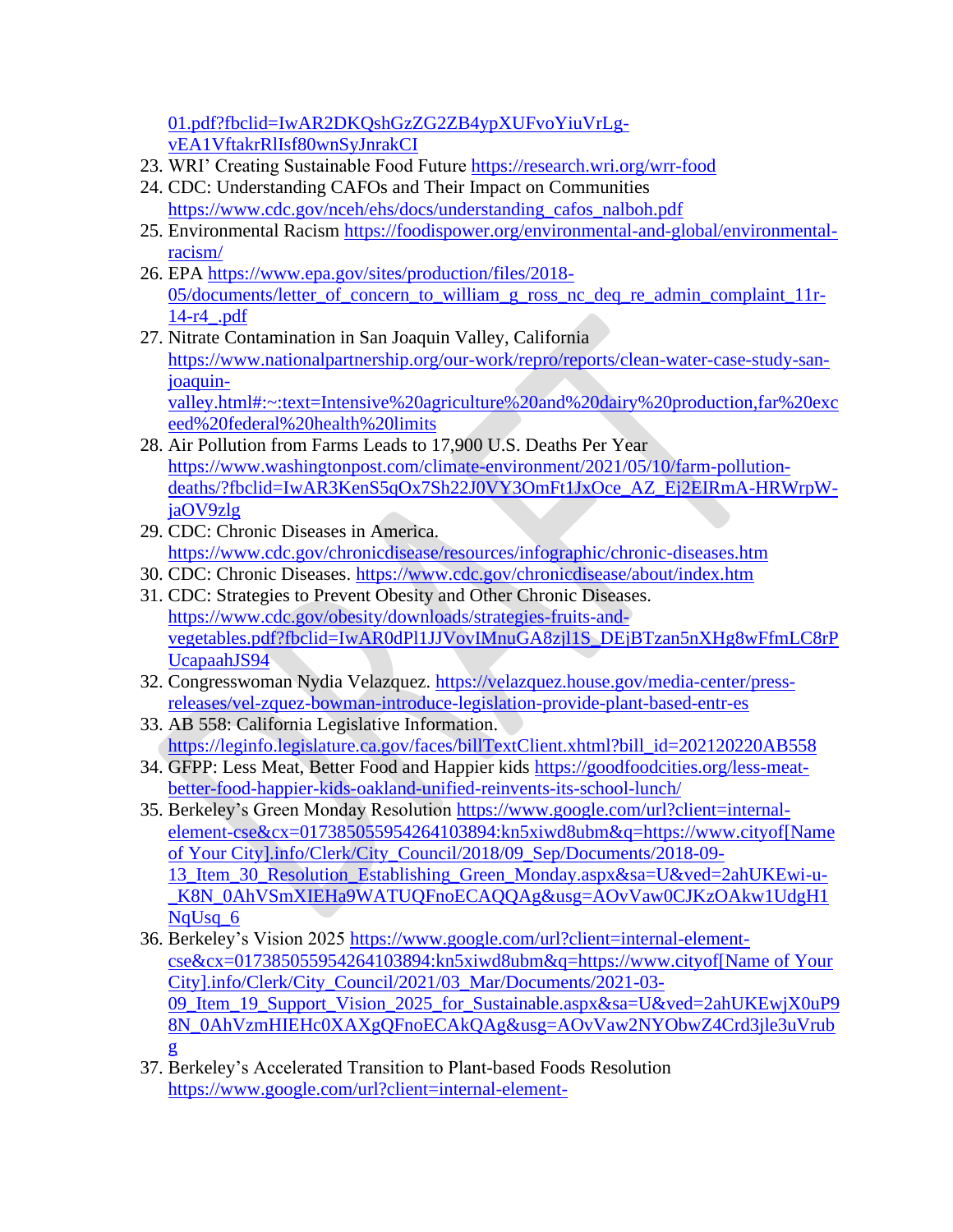[cse&cx=017385055954264103894:kn5xiwd8ubm&q=https://www.cityof\[Name of Your](https://www.google.com/url?client=internal-element-cse&cx=017385055954264103894:kn5xiwd8ubm&q=https://www.cityofberkeley.info/Clerk/City_Council/2021/07_Jul/Documents/2021-07-27_Supp_3_Reports_Item_22_Rev_Hahn_pdf.aspx&sa=U&ved=2ahUKEwiXy_718d_0AhX2oHIEHepeA30QFnoECAgQAg&usg=AOvVaw2dqtJpFxTNzid_YZSIxoTp)  [City\].info/Clerk/City\\_Council/2021/07\\_Jul/Documents/2021-07-](https://www.google.com/url?client=internal-element-cse&cx=017385055954264103894:kn5xiwd8ubm&q=https://www.cityofberkeley.info/Clerk/City_Council/2021/07_Jul/Documents/2021-07-27_Supp_3_Reports_Item_22_Rev_Hahn_pdf.aspx&sa=U&ved=2ahUKEwiXy_718d_0AhX2oHIEHepeA30QFnoECAgQAg&usg=AOvVaw2dqtJpFxTNzid_YZSIxoTp) [27\\_Supp\\_3\\_Reports\\_Item\\_22\\_Rev\\_Hahn\\_pdf.aspx&sa=U&ved=2ahUKEwiXy\\_718d\\_0](https://www.google.com/url?client=internal-element-cse&cx=017385055954264103894:kn5xiwd8ubm&q=https://www.cityofberkeley.info/Clerk/City_Council/2021/07_Jul/Documents/2021-07-27_Supp_3_Reports_Item_22_Rev_Hahn_pdf.aspx&sa=U&ved=2ahUKEwiXy_718d_0AhX2oHIEHepeA30QFnoECAgQAg&usg=AOvVaw2dqtJpFxTNzid_YZSIxoTp) [AhX2oHIEHepeA30QFnoECAgQAg&usg=AOvVaw2dqtJpFxTNzid\\_YZSIxoTp](https://www.google.com/url?client=internal-element-cse&cx=017385055954264103894:kn5xiwd8ubm&q=https://www.cityofberkeley.info/Clerk/City_Council/2021/07_Jul/Documents/2021-07-27_Supp_3_Reports_Item_22_Rev_Hahn_pdf.aspx&sa=U&ved=2ahUKEwiXy_718d_0AhX2oHIEHepeA30QFnoECAgQAg&usg=AOvVaw2dqtJpFxTNzid_YZSIxoTp)

- 38. CDC One Health.<https://www.cdc.gov/onehealth/basics/index.html>
- 39. Food System Impacts Biodiversity Loss. [https://www.chathamhouse.org/sites/default/files/2021-02/2021-02-03-food-system](https://www.chathamhouse.org/sites/default/files/2021-02/2021-02-03-food-system-biodiversity-loss-benton-et-al_0.pdf?fbclid=IwAR0t_3jzuTLw8YZjLlQKYiO6L1q3-wHidKRnKtZCgsdd74lTO0h1Yyu_kto)[biodiversity-loss-benton-et-al\\_0.pdf?fbclid=IwAR0t\\_3jzuTLw8YZjLlQKYiO6L1q3](https://www.chathamhouse.org/sites/default/files/2021-02/2021-02-03-food-system-biodiversity-loss-benton-et-al_0.pdf?fbclid=IwAR0t_3jzuTLw8YZjLlQKYiO6L1q3-wHidKRnKtZCgsdd74lTO0h1Yyu_kto) [wHidKRnKtZCgsdd74lTO0h1Yyu\\_kto](https://www.chathamhouse.org/sites/default/files/2021-02/2021-02-03-food-system-biodiversity-loss-benton-et-al_0.pdf?fbclid=IwAR0t_3jzuTLw8YZjLlQKYiO6L1q3-wHidKRnKtZCgsdd74lTO0h1Yyu_kto)
- 40. Agriculture Department Killed 1.2 Million Native Animals in 2019. [https://biologicaldiversity.org/w/news/press-releases/agriculture-departments-wildlife](https://biologicaldiversity.org/w/news/press-releases/agriculture-departments-wildlife-services-killed-approximately-12-million-native-animals-in-2019-2020-10-07/)[services-killed-approximately-12-million-native-animals-in-2019-2020-10-07/](https://biologicaldiversity.org/w/news/press-releases/agriculture-departments-wildlife-services-killed-approximately-12-million-native-animals-in-2019-2020-10-07/)
- 41. Harvard Law Clinic. [https://animal.law.harvard.edu/news-article/clinic-sues-nps-over](https://animal.law.harvard.edu/news-article/clinic-sues-nps-over-tule-elk/)[tule-elk/](https://animal.law.harvard.edu/news-article/clinic-sues-nps-over-tule-elk/)
- 42. Center for Biological Diversity. [https://biologicaldiversity.org/w/news/press](https://biologicaldiversity.org/w/news/press-releases/national-park-service-pressed-tear-down-elk-barrier-ensure-water-supply-point-reyes-elk-2020-08-31/)[releases/national-park-service-pressed-tear-down-elk-barrier-ensure-water-supply-point](https://biologicaldiversity.org/w/news/press-releases/national-park-service-pressed-tear-down-elk-barrier-ensure-water-supply-point-reyes-elk-2020-08-31/)[reyes-elk-2020-08-31/](https://biologicaldiversity.org/w/news/press-releases/national-park-service-pressed-tear-down-elk-barrier-ensure-water-supply-point-reyes-elk-2020-08-31/)
- 43. Food Empowerment Project. [https://foodispower.org/human-labor](https://foodispower.org/human-labor-slavery/slaughterhouse-workers/)[slavery/slaughterhouse-workers/](https://foodispower.org/human-labor-slavery/slaughterhouse-workers/)
- 44. PETA.<https://www.peta.org/issues/animals-used-for-food/>
- 45. USDA: Humane Methods of Slaughter Act. [https://www.nal.usda.gov/awic/humane](https://www.nal.usda.gov/awic/humane-methods-slaughter-act)[methods-slaughter-act](https://www.nal.usda.gov/awic/humane-methods-slaughter-act)
- 46. ASPCS: Stopping Extreme-Speed Slaughter [https://www.aspca.org/animal](https://www.aspca.org/animal-protection/public-policy/stopping-extreme-speed-slaughter)[protection/public-policy/stopping-extreme-speed-slaughter](https://www.aspca.org/animal-protection/public-policy/stopping-extreme-speed-slaughter)
- 47. Congressional Research Service: Nonambulatory Livestock and the Humane Methods of Slaughterhouse Act. [http://nationalaglawcenter.org/wp](http://nationalaglawcenter.org/wp-content/uploads/assets/crs/RS22819.pdf)[content/uploads/assets/crs/RS22819.pdf](http://nationalaglawcenter.org/wp-content/uploads/assets/crs/RS22819.pdf)
- 48. USDA: Poultry Slaughter. [https://www.nass.usda.gov/Publications/Todays\\_Reports/reports/pslaan20.pdf](https://www.nass.usda.gov/Publications/Todays_Reports/reports/pslaan20.pdf)
- 49. The Humane League. [https://actnow.thehumaneleague.org/live-shackle](https://actnow.thehumaneleague.org/live-shackle-slaughter/?utm_source=blog+post+on+thl+web&utm_medium=blog&utm_campaign=tyson&utm_content=text)[slaughter/?utm\\_source=blog+post+on+thl+web&utm\\_medium=blog&utm\\_campaign=tys](https://actnow.thehumaneleague.org/live-shackle-slaughter/?utm_source=blog+post+on+thl+web&utm_medium=blog&utm_campaign=tyson&utm_content=text) [on&utm\\_content=text](https://actnow.thehumaneleague.org/live-shackle-slaughter/?utm_source=blog+post+on+thl+web&utm_medium=blog&utm_campaign=tyson&utm_content=text)
- 50. Iowa State University to Lead Research to Increase Pig Survivability [https://www.cals.iastate.edu/news/releases/iowa-state-university-lead-research-increase](https://www.cals.iastate.edu/news/releases/iowa-state-university-lead-research-increase-pig-survivability?fbclid=IwAR0MkJcupYHWBztYfskUuKfCuY-SrRrqI_EBb4zEEpWLjsJZfBOXUKEsepA)[pig-survivability?fbclid=IwAR0MkJcupYHWBztYfskUuKfCuY-](https://www.cals.iastate.edu/news/releases/iowa-state-university-lead-research-increase-pig-survivability?fbclid=IwAR0MkJcupYHWBztYfskUuKfCuY-SrRrqI_EBb4zEEpWLjsJZfBOXUKEsepA)[SrRrqI\\_EBb4zEEpWLjsJZfBOXUKEsepA](https://www.cals.iastate.edu/news/releases/iowa-state-university-lead-research-increase-pig-survivability?fbclid=IwAR0MkJcupYHWBztYfskUuKfCuY-SrRrqI_EBb4zEEpWLjsJZfBOXUKEsepA)
- 51. Oceana: Wasted Catch. [https://oceana.org/sites/default/files/Bycatch\\_Report\\_FINAL.pdf?fbclid=IwAR2PyXbPE](https://oceana.org/sites/default/files/Bycatch_Report_FINAL.pdf?fbclid=IwAR2PyXbPEb5sITpKCtN8pmgtz_FaK_-UPVXQ4tBdTGUE8LIyze0sWVaAzng) [b5sITpKCtN8pmgtz\\_FaK\\_-UPVXQ4tBdTGUE8LIyze0sWVaAzng](https://oceana.org/sites/default/files/Bycatch_Report_FINAL.pdf?fbclid=IwAR2PyXbPEb5sITpKCtN8pmgtz_FaK_-UPVXQ4tBdTGUE8LIyze0sWVaAzng)
- 52. Managing Free-range Tule Elk in Point Reyes National Seashore. <https://escholarship.org/content/qt5nn85365/qt5nn85365.pdf?t=q2cwxo>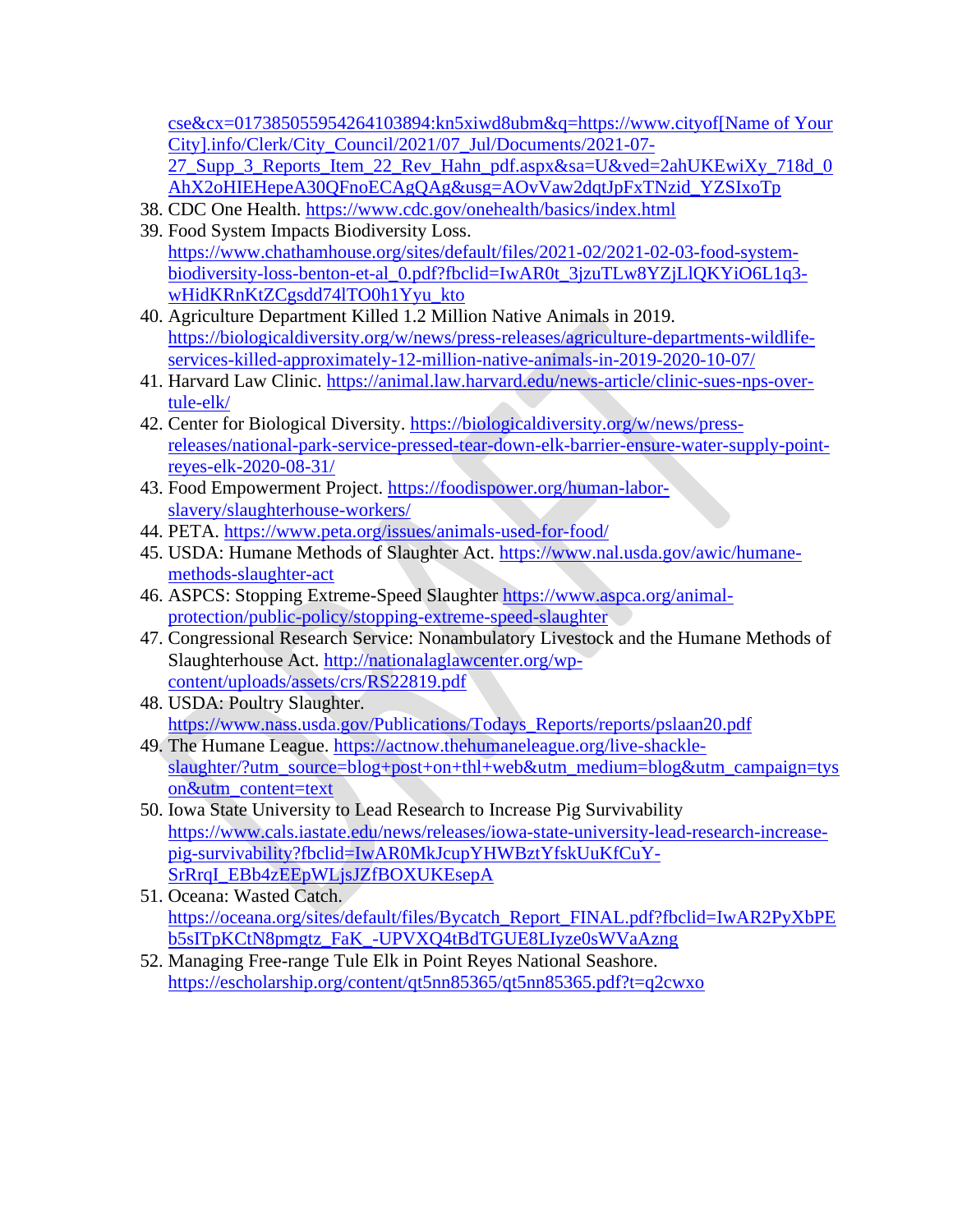# RESOLUTION NO.\_\_\_\_\_\_\_\_

WHEREAS, California is one of the most "climate-challenged" regions in North America and climate change is making extreme weather conditions more frequent and severe; and

WHEREAS, the City of [Name of Your City] recognizes Climate Emergency for protecting our environment, human population and biodiversity; and

WHEREAS, [Name of Your City]'s consumption-based GHG inventory shows significant emissions associated with the City's food system; and

WHEREAS, the United Nations Food and Agriculture Organization reports that livestock sector account for 14.5-18% of total anthropogenic GHG emissions, and it is estimated to be higher than fossil fuel emissions from the entire transportation sector; and

WHEREAS, University of Michigan reports that 50% plant-based shift in the U.S. diet can reduce up to 51% of the nation's food emissions by 2030; and

WHEREAS, the World Resource Institute estimates that a 50% plant-based shift in the U.S. diet by 2050 can reduce nation's agriculture greenhouse gas emissions and land use by more than 40%; and

WHEREAS, California is one of the most drought-affected states, and almost 50% of Californian's water footprint is associated with consumption of meat and dairy; and

WHEREAS, the U.S. pours significant agriculture resources to grows crops for feeding livestock and poultry while more than 800 million people are food insecure, and 45% of children die under 5 years of age due to malnutrition; and

WHEREAS, 83% of agriculture land is used for raising livestock and producing their feed, but meat and dairy only provide 18% of the world's calories; and

WHEREAS, the WHO reports that 60% of all human disease originates in animals and the Center for Disease Control and Prevention (CDC) estimates 3 out of every 4 emerging infectious diseases come from animals; and

WHEREAS, the Concentrated Animal Feeding Operations (CAFO) risk spillover of zoonotic pathogens by confining animals and bringing human beings into proximity with them; and

WHEREAS, the CAFO negatively impacts the health of surrounding communities through air and water pollution, and the majority of these homes belong to low income communities; and

WHEREAS, Center for Disease Control and Prevention reports that poor nutrition is a major factor for 6 in 10 Americans living with at least one chronic condition, which contributes to nation's \$3.8 trillion healthcare costs; and